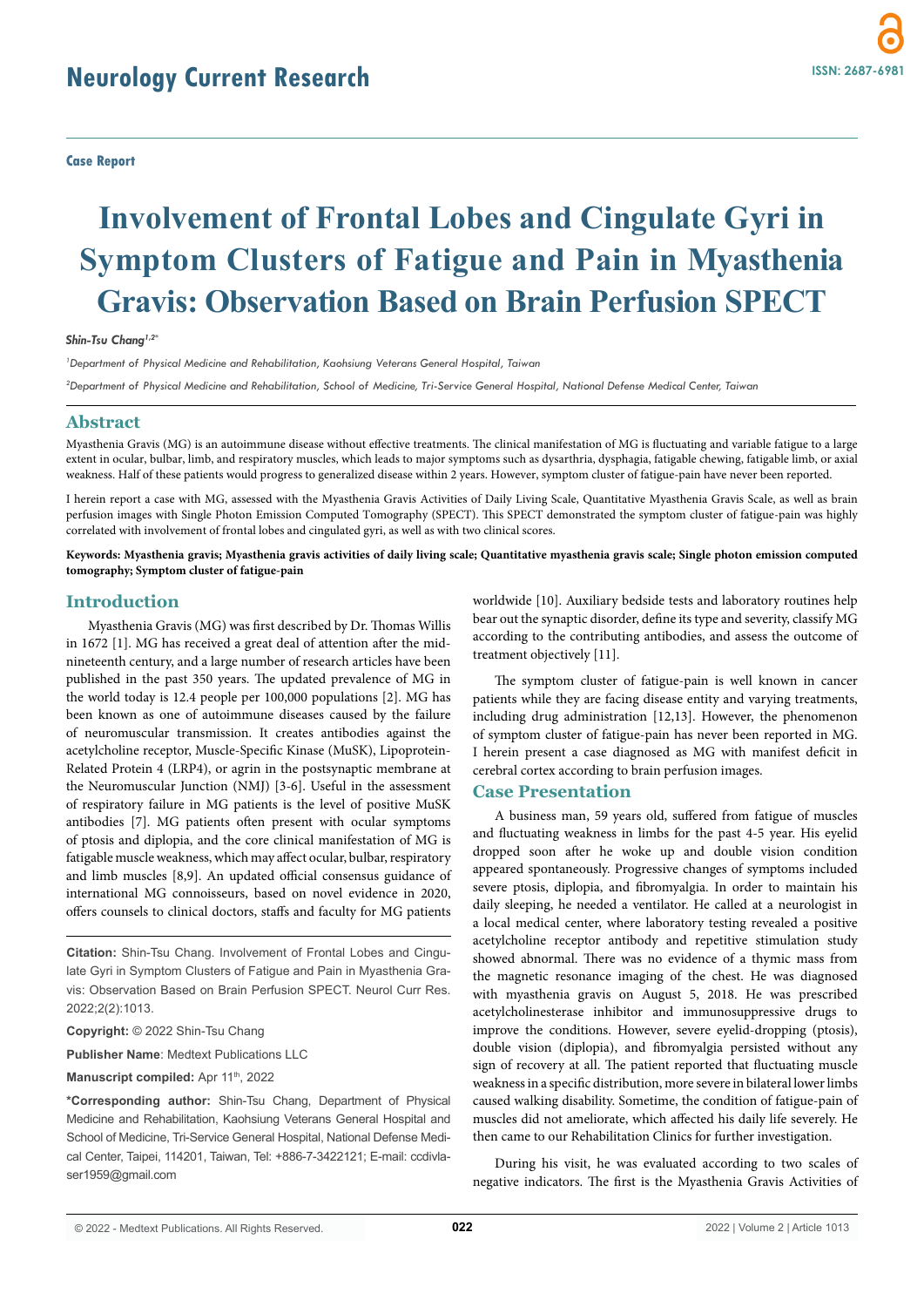Daily Living (MG-ADL) Scale [14], which includes eight criteria, recording as talking (2), chewing (2), swallowing (2), breathing (3), brushing teeth or combing hair (2), arising from a chair (3), double vision (3), and eyelid droop (3), with total score 20/24, Table 1. The second is the Quantitative Myasthenia Gravis (OMG) Scale [15], which includes 13 items, and measured as score 32/42, Table 1.

The regional cerebral perfusion scan with Tc-99m Ethyl Cysteinate Dimer (ECD) Single Photon Emission Computed Tomography (SPECT) was arranged, and it showed a decreased perfusion in frontal regions and anterior cingulate gyri (Figures 1 and 2).

## **Discussion**

To the best of my knowledge, this is the first report regarding the relationship between the symptom clusters of fatigue-pain and such novel findings in brain perfusion images in patients of MG. With respect to the causes of fatigue, most studies have attributed muscle weakness to deficits in peripheral nervous system, while it is rare description to attribute to central nervous system. I used regional perfusion brain SPECT images to assess the brain function. Notably, there are two important findings in the study of this MG patient.

Firstly, there was an obviously decreased perfusion in frontal lobes (Figure 1 upper panel), which indicates a strong relationship between motor function and frontal lobe activity. The motor cortex comprises three different areas of the frontal lobe, immediately anterior to the central sulcus. These areas are the primary motor cortex (Brodmann's area 4), the Premotor Cortex (PMC), and the Supplementary Motor Area (SMA) [16]. In a study of 14 patients with MG and evaluated with 99mTc-HM-PAO SPECT, Henkes et al. [17] found 9 out of 14

|  | Table 1: Myasthenia gravis activities of daily living scale and quantitative |  |  |  |  |  |
|--|------------------------------------------------------------------------------|--|--|--|--|--|
|  | myasthenia gravis scale.                                                     |  |  |  |  |  |

| <b>Two Scores</b>                                                  | Measured score of the<br>patient |  |  |  |  |  |
|--------------------------------------------------------------------|----------------------------------|--|--|--|--|--|
| Myasthenia Gravis Activities of Daily Living Scale                 |                                  |  |  |  |  |  |
| Breathing                                                          | 3                                |  |  |  |  |  |
| Chewing                                                            | $\overline{c}$                   |  |  |  |  |  |
| Double vision                                                      | 3                                |  |  |  |  |  |
| Evelid droop                                                       | 3                                |  |  |  |  |  |
| Impairment of ability to brush teeth or comb hair                  | $\overline{2}$                   |  |  |  |  |  |
| Impairment of ability to arise from a chair                        | 3                                |  |  |  |  |  |
| Swallowing                                                         | $\mathfrak{D}$                   |  |  |  |  |  |
| Talking                                                            | $\mathfrak{D}$                   |  |  |  |  |  |
| Total                                                              | 20                               |  |  |  |  |  |
| Quantitative Myasthenia Gravis Scale                               |                                  |  |  |  |  |  |
| Head, lifted (45° supine) sec.                                     | 2                                |  |  |  |  |  |
| Double vision (lateral gaze) sec.                                  | 3                                |  |  |  |  |  |
| Ptosis (upwards gaze) sec.                                         | 3                                |  |  |  |  |  |
| Facial muscles                                                     | 3                                |  |  |  |  |  |
| Swallowing                                                         | $\overline{c}$                   |  |  |  |  |  |
| Speech following counting aloud from 1-50 (onset<br>of dysarthria) | 1                                |  |  |  |  |  |
| Right arm outstretched (90° standing) sec.                         | $\overline{c}$                   |  |  |  |  |  |
| Left arm outstretched (90° standing) sec.                          | $\overline{c}$                   |  |  |  |  |  |
| Right hand grip (Kg force)                                         | 3                                |  |  |  |  |  |
| Left hand grip (Kg force)                                          | 3                                |  |  |  |  |  |
| Right leg outstretched (45° supine)                                | 3                                |  |  |  |  |  |
| Left leg outstretched (45° supine)                                 | 3                                |  |  |  |  |  |
| Vital capacity (Male)                                              | $\mathfrak{D}$                   |  |  |  |  |  |
| Total                                                              | 32                               |  |  |  |  |  |

Numbers in each item represent grades from the maximum of 3 to the minimum of 0, total full as 24 in the front score and 42 in the latter. Some modifications of item sequence of the two scores were made.



**Figure 1**: Regional perfusion brain SPECT (axial sagittal view). The color gradient in white to red area is normal and healthy perfusion, and in green to blue is worse. Upper panel is the perfusion deficit at the frontal lobe (flashlight). Lower panel is the perfusion deficit in anterior cingulated gyri (white arrow). On the opposite, there is red in the posterior cingulated gyri, meaning no deficit at all.

SPECT: Single-Photon Emission Computed Tomography

having single or multiple areas of hypoperfusion in cerebral cortex (without revealing cingulate gyrus). In the context of an impaired ADL performance of these patients, imaging findings might be a correlate between a primary cerebral manifestation and ADL performance. More importantly, the SPECT image shows perfusion significantly decreased in both SMA and PMC, suggesting those areas contributing to the muscle weakness and fatigue.

Secondly, another finding from SPECT was the lower activity in Anterior Cingulate Cortex (ACC) (Figure 1, lower panel), which denotes a correlation between pain-arousing and ACC. In the group of patients with chronic pain, SPECT study showed blood flow reduction in ACC [18]. Watanabe et al. [19] have confirmed that altered cerebral blood flow in the anterior cingulate cortex is associated with neuropathic pain. Hence, lower activities in ACC, considered a complicated integrative center, revealed the development of symptom cluster of fatigue-pain (pain in both arms and the decreased power of skeletal muscle).

Approximately half of these patients progress to generalized disease within 2 years [20]. The clinical manifestation of this disorder is fluctuation and variable weakness in ocular, bulbar, limb, and respiratory muscles, which lead to major symptoms such as dysarthria, dysphagia, fatigable chewing, fatigable limb, or axial weakness. The fatigue of skeletal muscle is manifested by weakened contractile force of the muscle [21-23]. Further symptom cluster of fatigue-pain was observed for the first time in my case.

The role of peripheral mechanism contributing for the muscle fatigue has no doubt at all. To sustain muscle contraction, ATP needs to be regenerated at a rate complementary to ATP demand. There are three major ways to replenish ATP in muscles: phosphagen, glycolytic, and mitochondrial respiration, which differ in the substrates used, products, maximal rate of ATP regeneration, capacity of ATP regeneration, and their associated contributions to fatigue [24,25]. In contrast, the role of central mechanism contributing for muscle fatigue should be highly correlated with the frontal lobes as described earlier.

One latest study initiated by Zhou et al. [26] aimed at investigating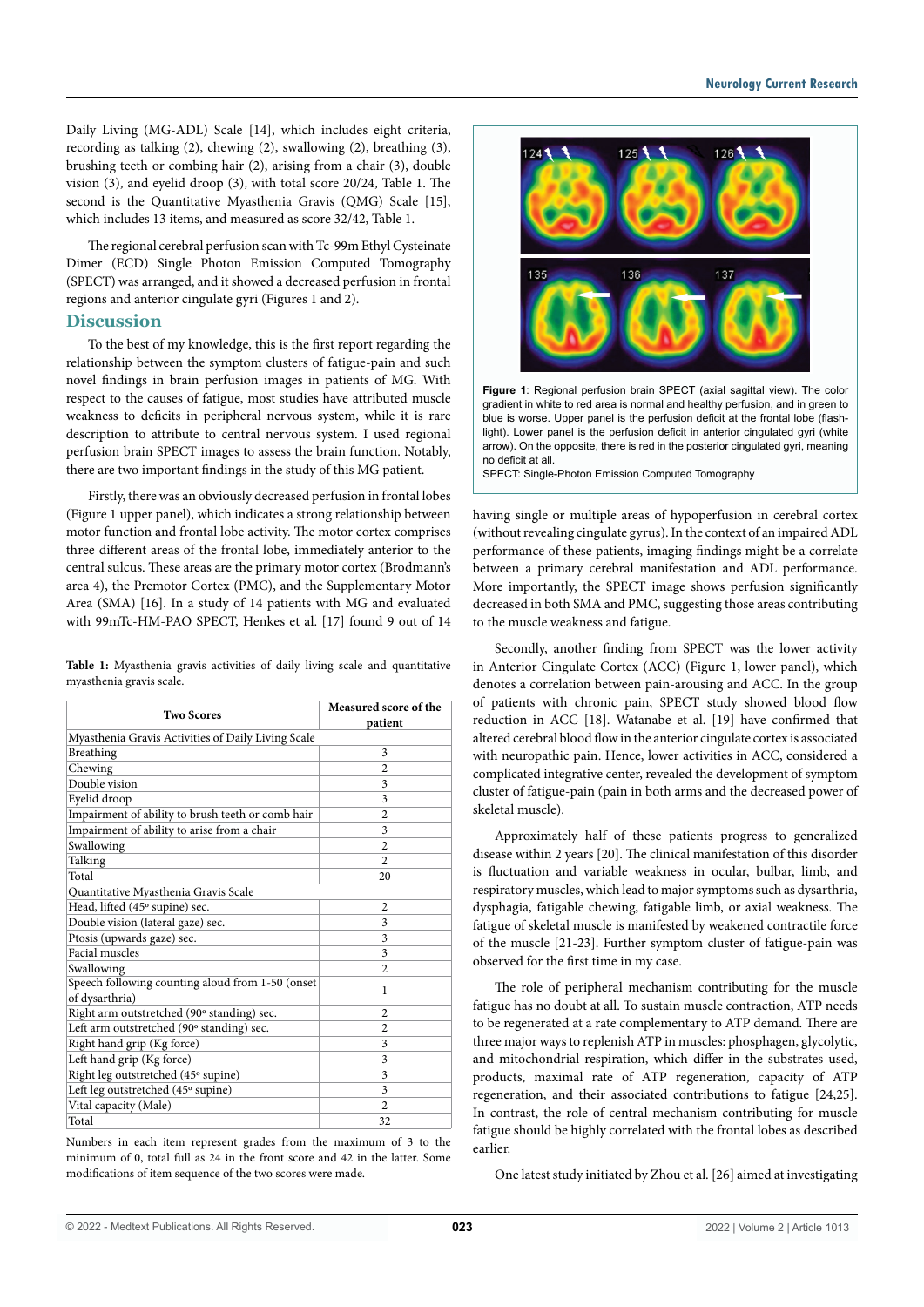

the association between MG and cognitive function, especially for the cognitive domains of memory, showed that patients with MG showed lower memory performance, such as both immediate and delayed recall ability, but there was no association between the severity of MG and memory [26]. Future studies should delineate whether these associations are casual and modifiable, and fortunately, my patient did not have such a problem of memory right now.

## **Conclusion**

This is the first paper to disclose such novel finding in brain perfusion images, which demonstrated the symptom cluster of fatigue-pain in patients with MG revealed involvement of frontal lobes and cingulated gyri. SPECT images act a good monitor for any deficit in brain. As for chronic fatigue-pain of MG and its correlation with clinical features such as a decreased score in MG-ADL Scale and QMG Scale, the relationship might be investigated by functional neuroimaging studies. In summary, brain SPECT image could provide direct evidence of a positive correlation between focal brain areas and clinical performance of MG.

# **References**

- 1. Deymeer F. History of myasthenia gravis revisited. Noro Psikiyatr Ars. 2020;58(2):154- 62.
- 2. Salari N, Fatahi B, Bartina Y, Kazeminia M, Fatahian R, Mohammadi P, et al. Global prevalence of myasthenia gravis and the effectiveness of common drugs in its treatment: a systematic review and meta-analysis. J Transl Med. 2021;19(1):516.
- 3. Vincent A, Palace J, Hilton-Jones D. Myasthenia gravis. Lancet. 2001;357(9274):2122- 8.
- 4. Conti-Fine BM, Milani M, Kaminski HJ. Myasthenia gravis: past, present, and future.

J Clin Invest. 2006;116(11):2843-54.

- 5. Zhang B, Tzartos JS, Belimezi M, Ragheb S, Bealmear B, Lewis RA, et al. Autoantibodies to lipoprotein-related protein 4 in patients with double-seronegative myasthenia gravis. Arch Neurol. 2012;69(4):445-51.
- 6. Koneczny I, Herbst R. Myasthenia gravis: pathogenic effects of autoantibodies on neuromuscular architecture. Cells. 2019;8(7):671.
- 7. Tsai C, Howard JF Jr, Mehrabyan A. A case of MuSK myasthenia gravis presenting with persistent respiratory insufficiency. J Clin Neuromuscul Dis. 2021;23(1):39-42.
- 8. Grob D, Brunner N, Namba T, Pagala M. Lifetime course of myasthenia gravis. Muscle Nerve. 2008;37(2):141-9.
- 9. Dresser L, Wlodarski R, Rezania K, Soliven B. Myasthenia gravis: epidemiology, pathophysiology and clinical manifestations. J Clin Med. 2021;10(11):2235.
- 10. Narayanaswami P, Sanders DB, Wolfe G, Benatar M, Cea G, Evoli A, et al. International Consensus Guidance for Management of Myasthenia Gravis: 2020 Update. Neurology. 2021;96(3):114-22.
- 11. Rousseff RT. Diagnosis of myasthenia gravis. J Clin Med. 2021;10(8):1736.
- 12. Aktas A, Walsh D, Rybicki L. Symptom clusters: myth or reality? Palliat Med. 2010;24(4):373-85.
- 13. Kirkova J, Aktas A, Walsh D, Davis MP. Cancer symptom clusters: clinical and research methodology. J Palliat Med. 2011;14(10):1149-66.
- 14. Muppidi S. The myasthenia gravis--specific activities of daily living profile. Ann N Y Acad Sci. 2012;1274:114-9.
- 15. Wolfe GI, Herbelin L, Nations SP, Foster B, Bryan WW, Barohn RJ. Myasthenia gravis activities of daily living profile. Neurology. 1999;52(7):1487-9.
- 16. Schlaug G, Renga V. Transcranial direct current stimulation: a noninvasive tool to facilitate stroke recovery. Expert Rev Med Devices. 2008;5(6):759-68.